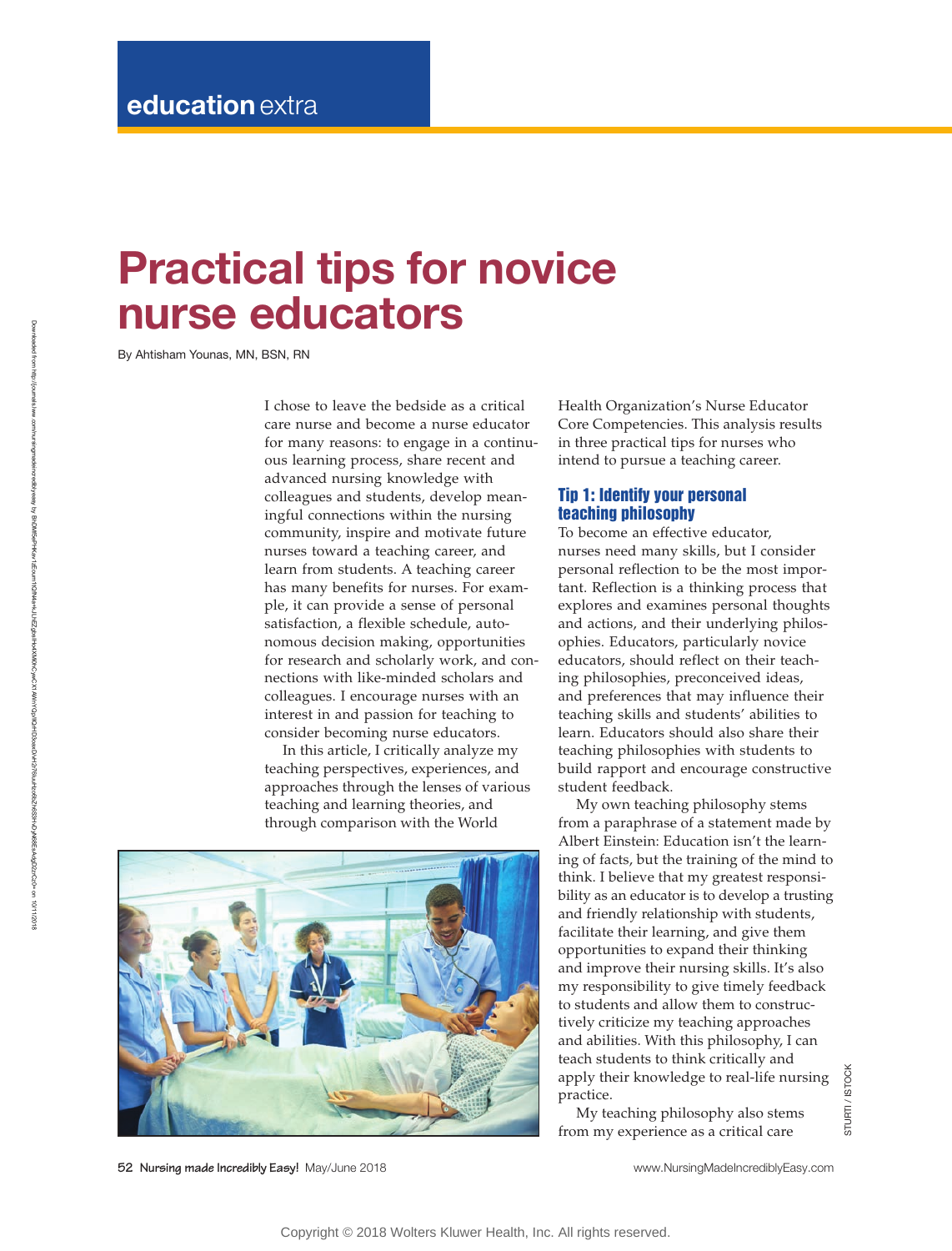nurse. We use the nursing process to help our patients in a caring and compassionate manner. Likewise, as an educator, I believe that I must assess the learning needs, capabilities, and preferences of students. Identifying your teaching philosophy isn't accomplished all at once; rather, it's an ongoing process.

#### Tip 2: Identify influencing factors

Next, reflect on the various factors that influence your teaching philosophy, such as personal teaching style, subject matter knowledge, student learning style, educational environment, and institutional policies. For instance, I've identified some personal and situational factors that affect my teaching in both positive and negative ways. First, my experience in the nursing profession positively affects my teaching approach. Because nursing is both a theoretical and practical science, I envision teaching students in a way that helps them acquire theoretical knowledge and apply it to practice. I also realize that teaching abstract theoretical subjects, such as nursing theories and models, isn't effective if taught in a traditional lecture format. It's beneficial to come up with creative teaching and learning approaches to engage students. Think-pair-share, crossword puzzles, role playing, case studies, and audiovisual aids are some of the creative teaching strategies that I use.

My age has influenced my teaching philosophy. When I started teaching, I was the youngest teacher at the college, and many students were close to my age. This allowed me to understand the students and their problems, and develop a trusting and friendly relationship with them.

As a young teacher, I was also aware of my lack of experience. My inexperience made me anxious, and I didn't perform well in my first month of teaching. For example, I finished my very first lecture 1 hour before the allotted time. When I

# Selected teaching and learning theories

- *Cognitive continuum theory:* Illustrates that decision making relies on cognition and judgment tasks, where cognition ranges from the use of intuition to analysis and judgment ranges from ill-structured to wellstructured. Put simply, a well-structured task requires the use of more analytical decision making.
- *Social learning theory:* Considers learning as a social process during which people learn by observing each other's behaviors and attitudes. Those who believe that they can complete difficult tasks take on challenging tasks.
- *Adult learning theory:* Posits that learners are self-directed, selfmotivated, and experiential.
- *Novice to expert model:* Explains that learning takes place in different stages through continuous education, personal experiences, and guidance from others.

listened to the audiotape of the lecture, I realized that I'd spoken too quickly and students may not have understood me. In the next lecture, I asked for students' feedback, which confirmed my observations. I then improved by slowing down.

### Tip 3: Analyze your teaching style

In order to analyze their teaching and learning approaches, educators should be knowledgeable about various teaching and learning theories, and know how to apply them as appropriate. My approach incorporates the principles of cognitive continuum theory, social learning theory, adult learning theory, and Patricia Benner's novice to expert model (see *Selected teaching and learning theories*).

I integrate cognitive continuum theory into my teaching by encouraging active student involvement during lectures. For example, I teach Faye Abdellah's Twenty-One Nursing Problems by using 21 real clinical cases, which address the physiologic, psychological, social, and emotional needs of patients. I convert these cases into brief scenarios and instruct pairs of students to evaluate the scenarios, develop a priority nursing diagnosis, and relate it to the theory. In this way, I provide them with an active learning environment and engage them in self-directed learning.